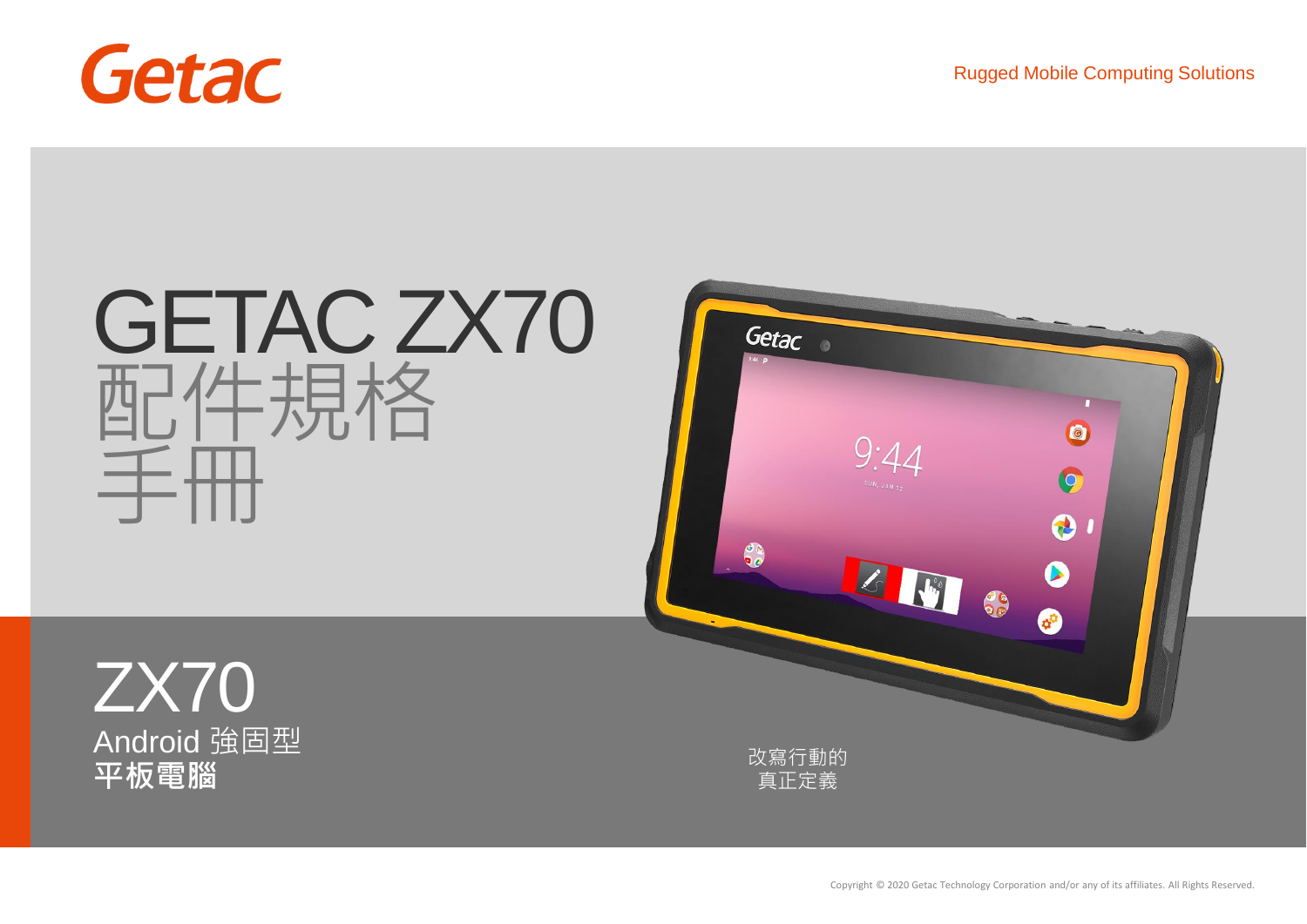# 旋轉式手部綁帶帶

## **特色與優點**

旋轉手部綁帶可讓裝置的使用更加簡便,並且更利於攜帶。手部綁帶可調鬆緊,因應大多數各種手部大小,並可 360 度旋轉,利 於在行走期間找到最佳視角。此外,更內建利於在平坦表面上免持使用的支架,提供工作彈性。 內建的觸控筆架則便於取用觸控筆,並可防止遺失或遺落。

#### **產品資訊**

尺寸 長度:182mm 厚度:25mm 材質:聚氨酯

#### **SKU ID** SKU ID:GMHRX7

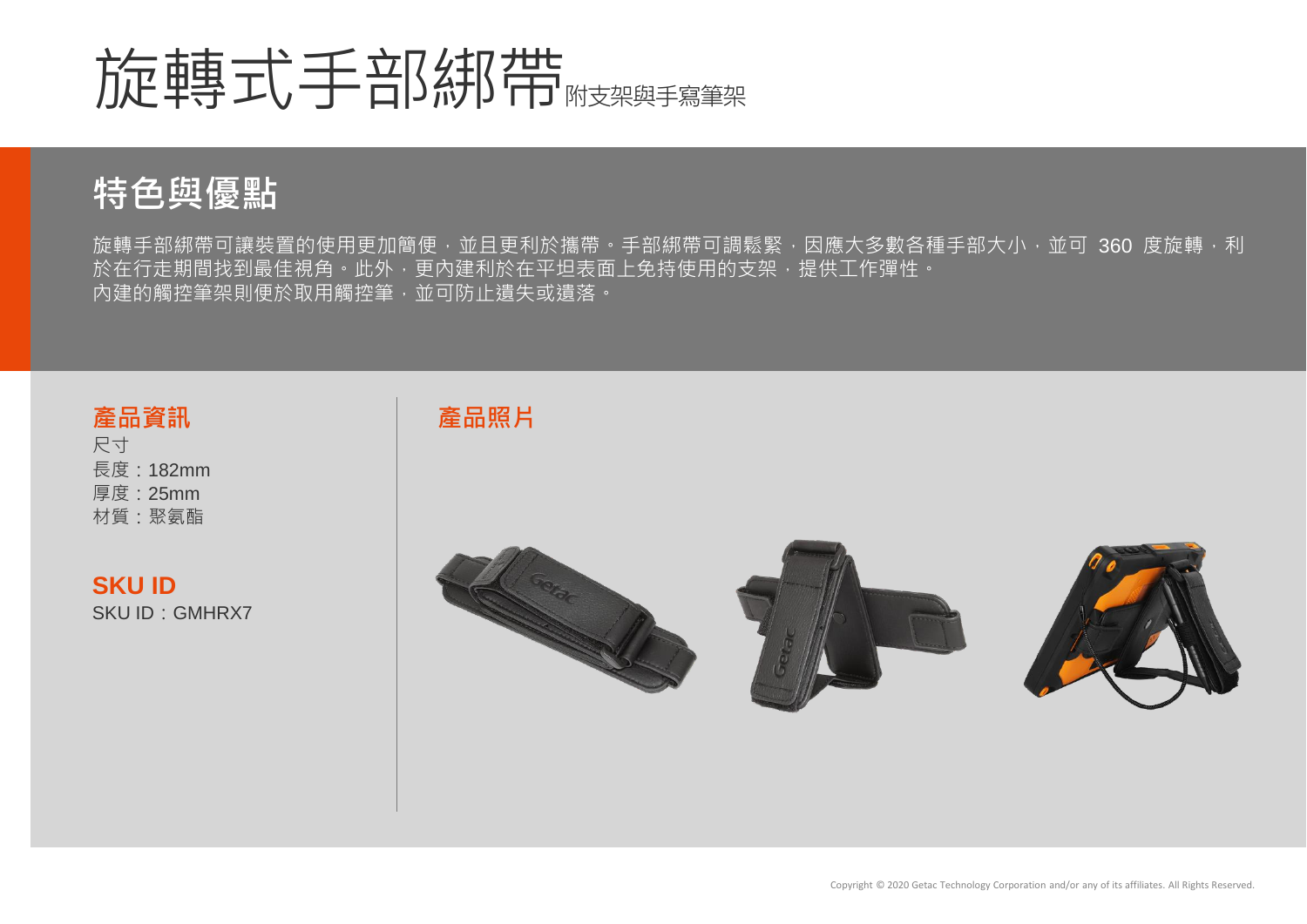

2 點式肩背帶採柔軟的透氣網布襯墊,可讓您迅速舒適地免持使用 ZX70。耐用的肩背帶連接平板電腦的四個邊角,並可根據各種 體型調整長度,適用斜背與肩背。不僅利於隨時存取操作平板電腦,在執行日常職務時,也可避免裝置意外掉落。

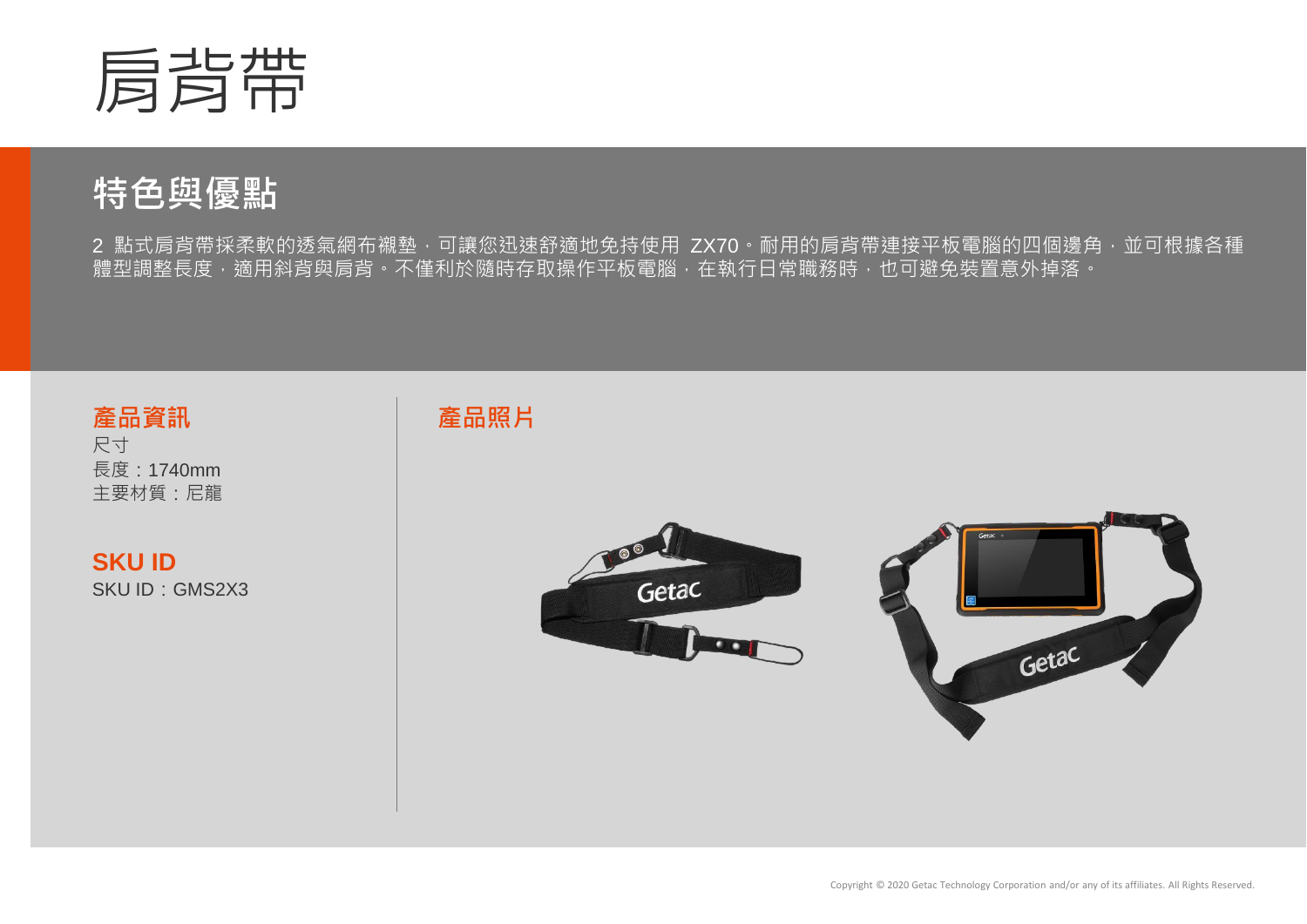

手腕帶用於防止裝置意外掉落,並在單手握持 ZX70 平板電腦時提供額外的手部支撐與穩定性。

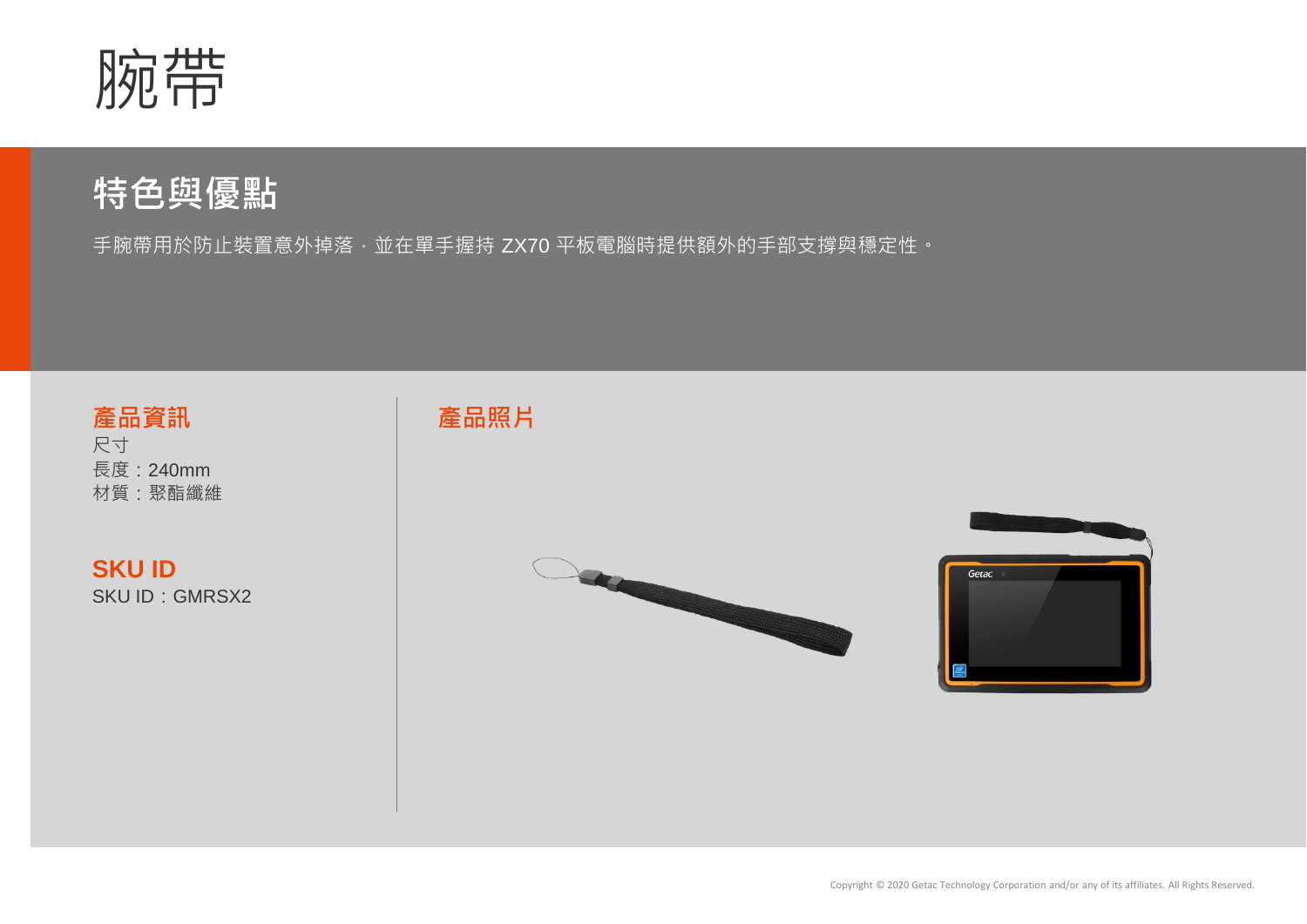# GETAC 辦公室用底座

## **特色與優點**

Getac 辦公室底座提供多個 I/O 連接埠,可用於連接辦公室環境的必要周邊裝置。使用者可透過內建乙太網路、HDMI 或 USB 連 線,迅速取得現場資料並與中央辦公室同步,以利即時報告與分析。 內建 Pogo 連接器,可實現便捷的接觸充電,並且單手就能取下平板電腦,同時保持底座固定。

#### **產品資訊**

尺寸: 長 139.9 x 寬 105.3 x 高 69.7mm 重量:310g

JAE 版本: DC 輸入插孔 x 1 音訊輸出 x 1 USB(主機)x 2 Micro USB(用戶端)x 1 LAN x 1 HDMI x 1 \* 含 60W AC 轉接器

Pogo 版本: DC 輸入插孔 x 1 音訊輸出 x 1

USB(主機)x 2  $IAN \times 1$ \* 含 60W AC 轉接器

### **SKU ID**

JAE 版本: SKU ID:GDOF\*H \* E = 歐盟、U = 美國、K = 英國、A = 澳 洲、C = 中國-電源線

Pogo 版本: SKU ID:GDOF\*G \* E = 歐盟、U = 美國、K = 英國-電源 線



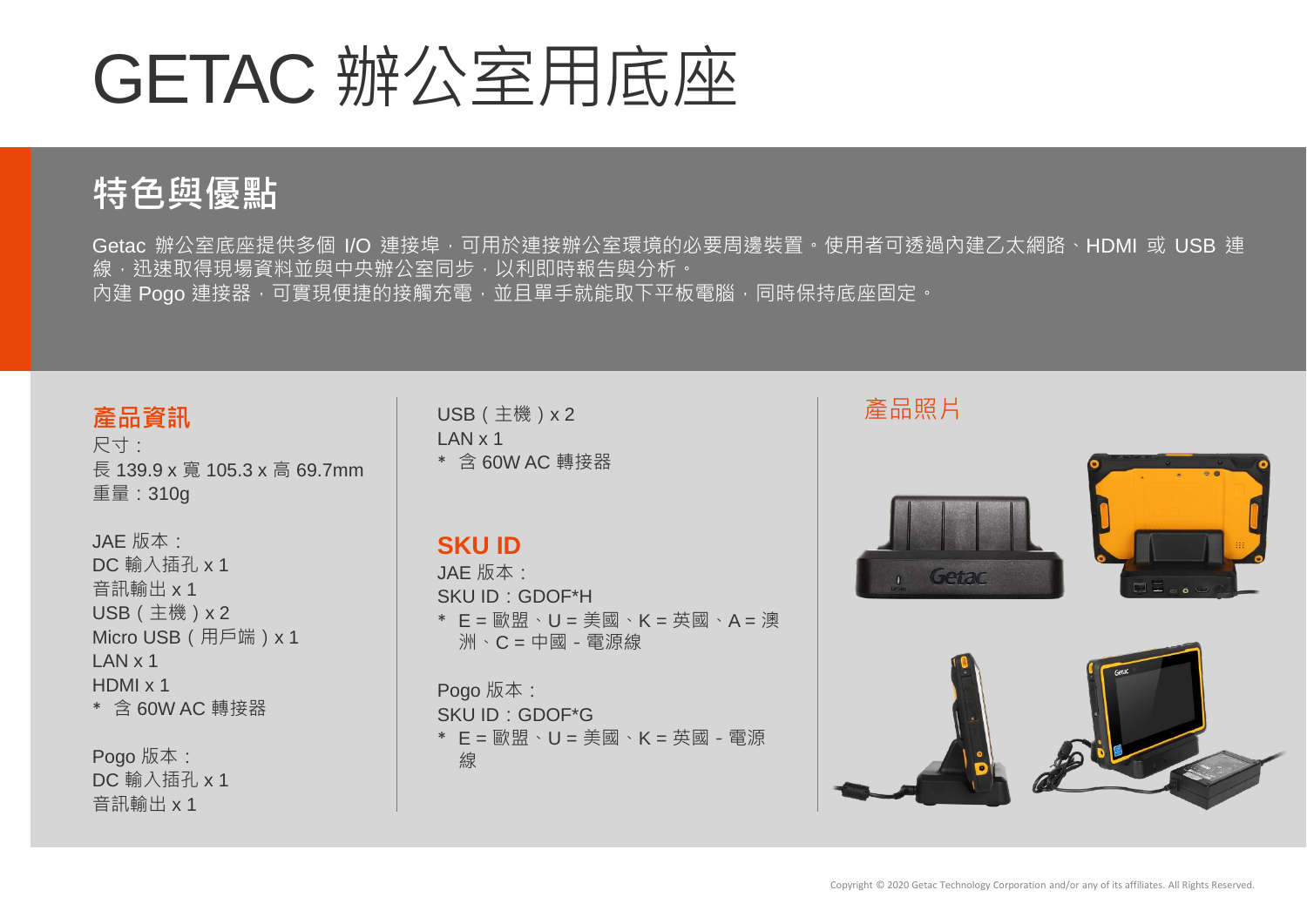# GETAC 車用底座

## **特色與優點**

Getac 車用底座採用 ZX70 的連接埠設計,可實現更多資料收集與通訊功能。可承受車輛在行進途中常見的相關撞擊與震動。底座 也可透過雙 RF pass-through 轉接器連接屋頂安裝天線,提供更快速可靠的速度,實現即時資料傳遞。

#### **產品資訊**

尺寸: 長 232.8 x 寬 193.5 x 高 52.3mm 重量:715g 安裝孔模式: VESA 75mm x 75mm AMPS 38mm x 30mm

JAE 版本: DC 輸入插孔 x 1 音訊輸出 x 1 USB(主機)x 2  $IAN \times 1$ HDMI x 1 序列連接埠 x 1 WWAN 和 GPS 專用 RF Passthrough

\* 含 40W 車用電源轉接器

### **SKU ID**

JAE 版本: SKU ID:GDVPX6

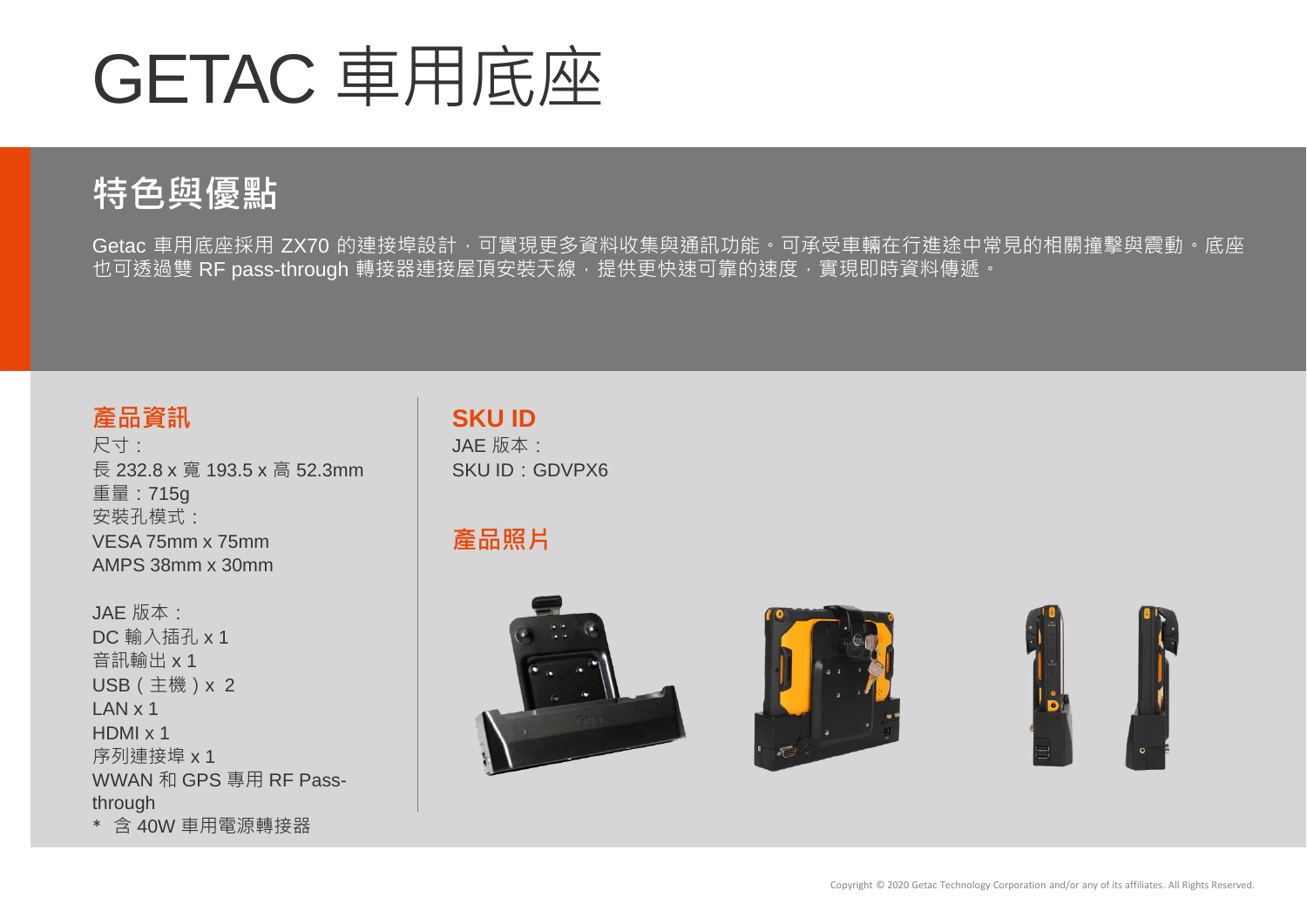# 25W AC 電源轉換器

## **特色與優點**

這款電源轉換器用於為裝置提供AC 電源,並為內建電池充電。 轉換器隨附各國專用電源線,以符合欲發貨國家當地的電源插座。

#### **產品資訊**

輸入: 100V-240V, 1.0A, 50~60Hz 輸出: 12V, 2.06A

尺寸: 長 110 x 寬 62 x 高 31.5mm 重量:150g 輸入連接線長度:1800mm 輸出連接線長度:1200mm

#### **SKU ID**

SKU ID:GAA7\*1 \* E = 歐盟、U = 美國、K = 英國、  $A = \mathbb{R}^M \cdot C = \mathbb{R} \cdot T = \bigoplus_{i=1}^N A_i$ 電源線



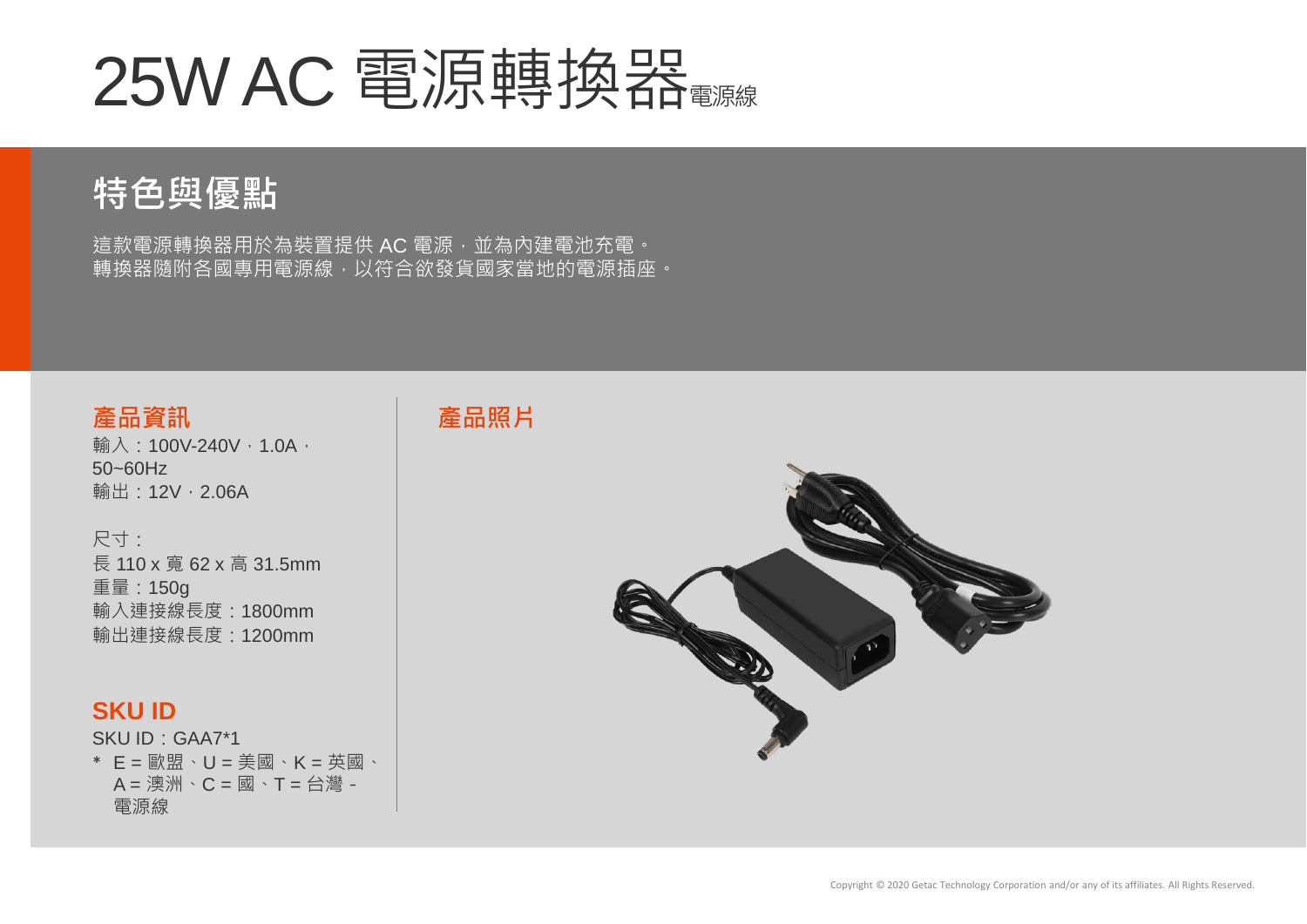

此轉接器讓您能夠從車輛的電源插座對 ZX70 平板電腦進行充電與供電,為您在路途中提供方便的電源輸入。只要將充電線連接平 板電腦,然後將轉接器插頭連接車上的點煙器插槽,就能夠讓您隨著工作所到之處使用平板電腦。

#### **產品資訊**

輸入:11VDC-32VDC 輸出: 12VDC, 3.3A (最大)

機殼尺寸: 長 120 x 寬 62 x 高 35mm 輸入連接線:點煙器插頭, 950mm 輸出連接線: DC 插孔 5.5/2.5mm, 1150mm 重量:430g

#### **SKU ID**

SKU ID:GAD2X5



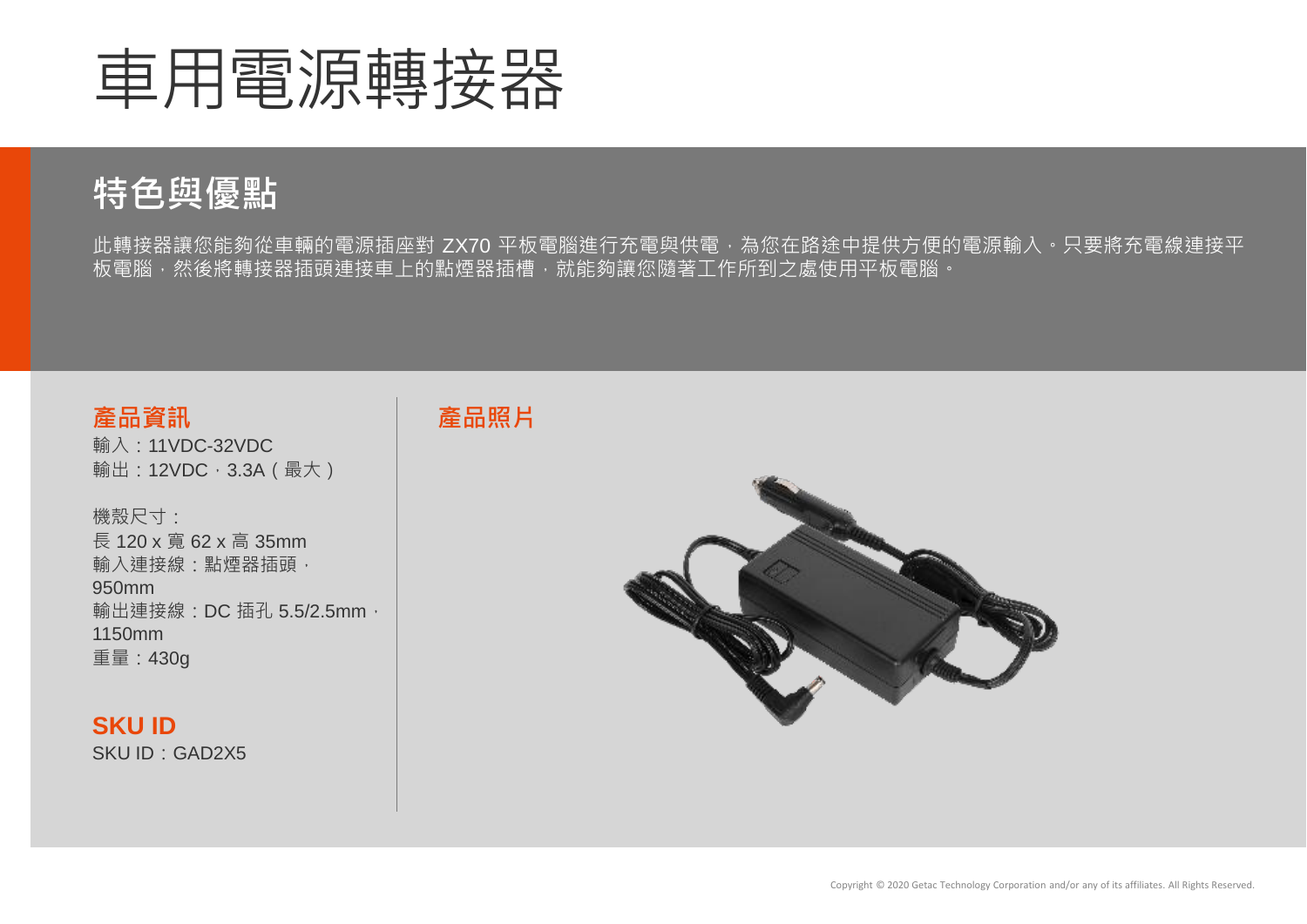

這款輕巧的電腦包使用耐用的尼龍 / 透氣網布材質製造,搭配可調長短的加厚肩背帶,可為 ZX70 平板電腦提供堅固保護,同時提 供最佳舒適性。

附多功能口袋的拉鍊隔層利於攜帶平板電腦和所有配件,為行動專業人士提供額外便利性和行動生產力。

#### **產品資訊**

尺寸: 長 255 x 寬 230 x 高 123mm 重量:560g 主要材質:尼龍、透氣網布

**SKU ID** SKU ID:GMBCX3



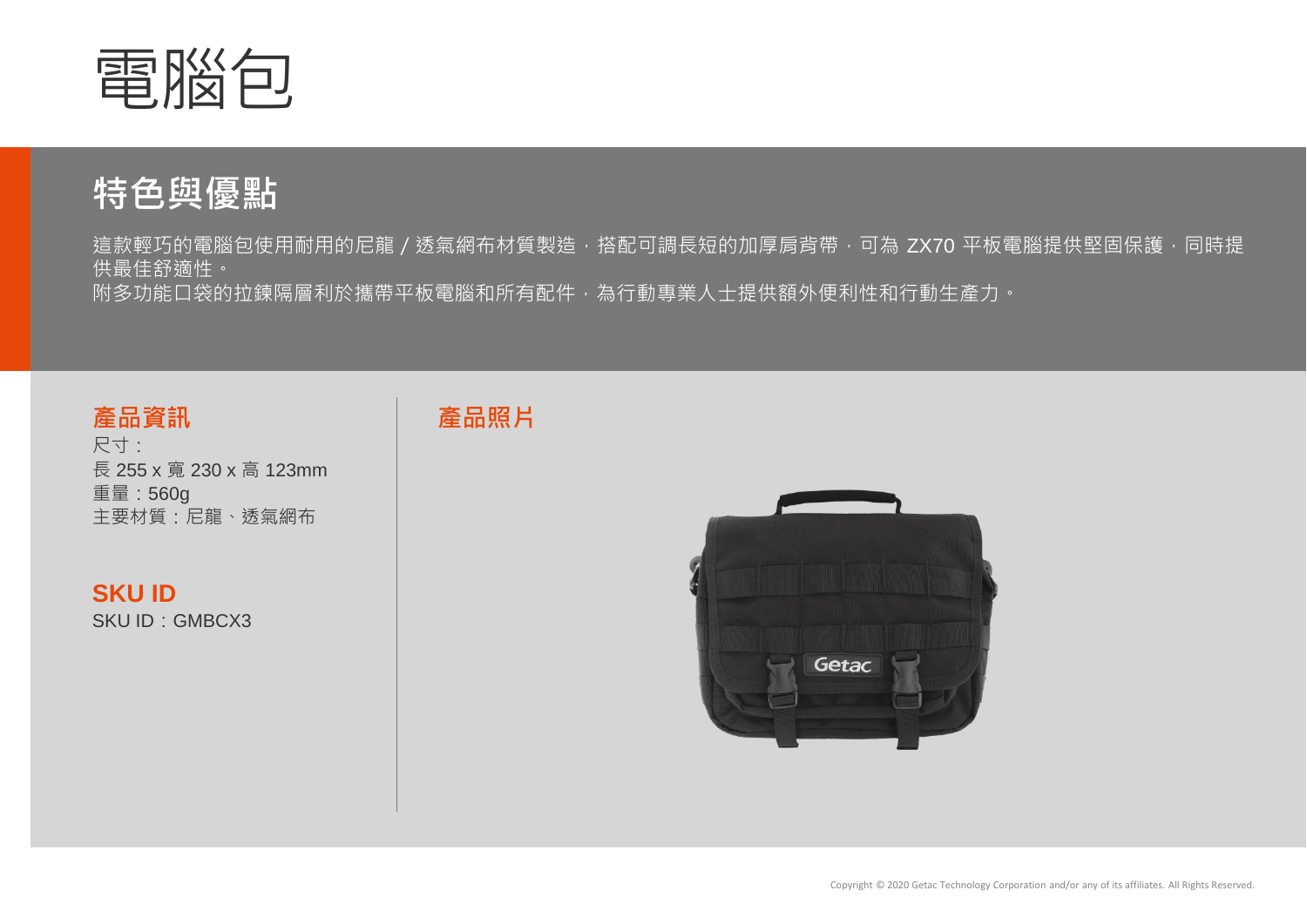

這款電容式觸控筆十分輕盈且易於控制,可在觸控式螢幕上提供流暢自如的操作體驗,無須擔心刮傷螢幕或留下指紋。觸控筆配備 可拆式觸控筆架,便於收納攜帶,另附繫繩,利於將觸控筆掛在平板上,以免遺失或遺落。

#### **產品資訊**

觸控筆尺寸: 110mm;Ø9mm 筆尖尺寸:3.5mm 顏色:黑色 繫繩長度:310mm

**SKU ID** SKU ID:GMPSXI

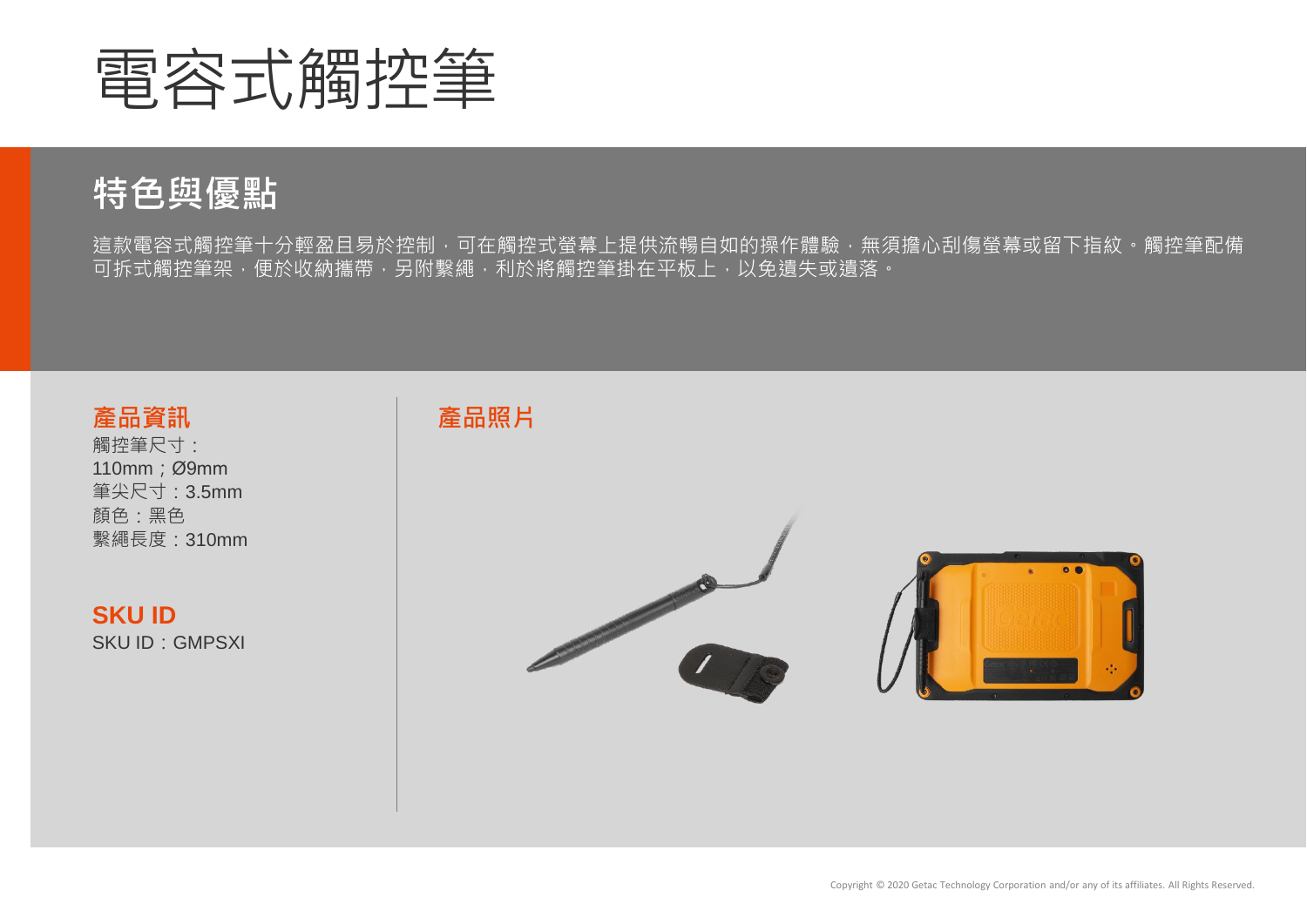## JAE 底座接頭至 HDMI 轉接器連接線

## **特色與優點**

此轉換器連接線設有一個 JAE 接頭和一個 HDMI 母接頭,讓您能夠輕鬆迅速地透過內建的 JAE 底座連接埠,將 ZX70 平板電腦連 接至任何支援影音訊號的 HDMI 顯示器,提供從大型螢幕共用簡報或工作表的理想解決方案。

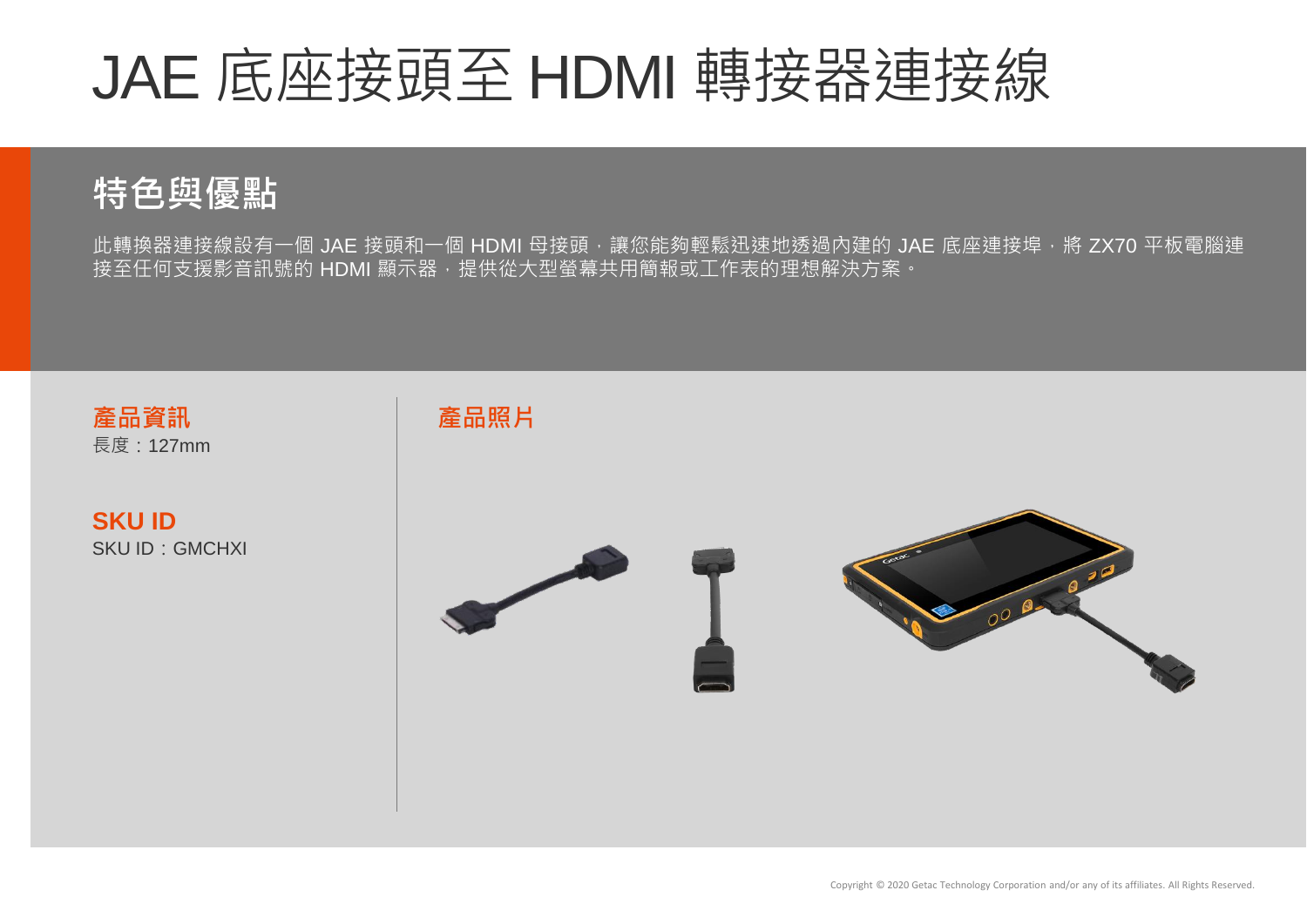# USB 至 RS232 轉接器連接線

## **特色與優點**

這款 USB 至 RS232 轉接器連接線能夠簡便迅速地透過 USB 連接埠, 將 ZX70 平板電腦連接至既有或工業用 RS232 序列裝置, 省去為了相容性而必須升級序列周邊裝置的開銷。